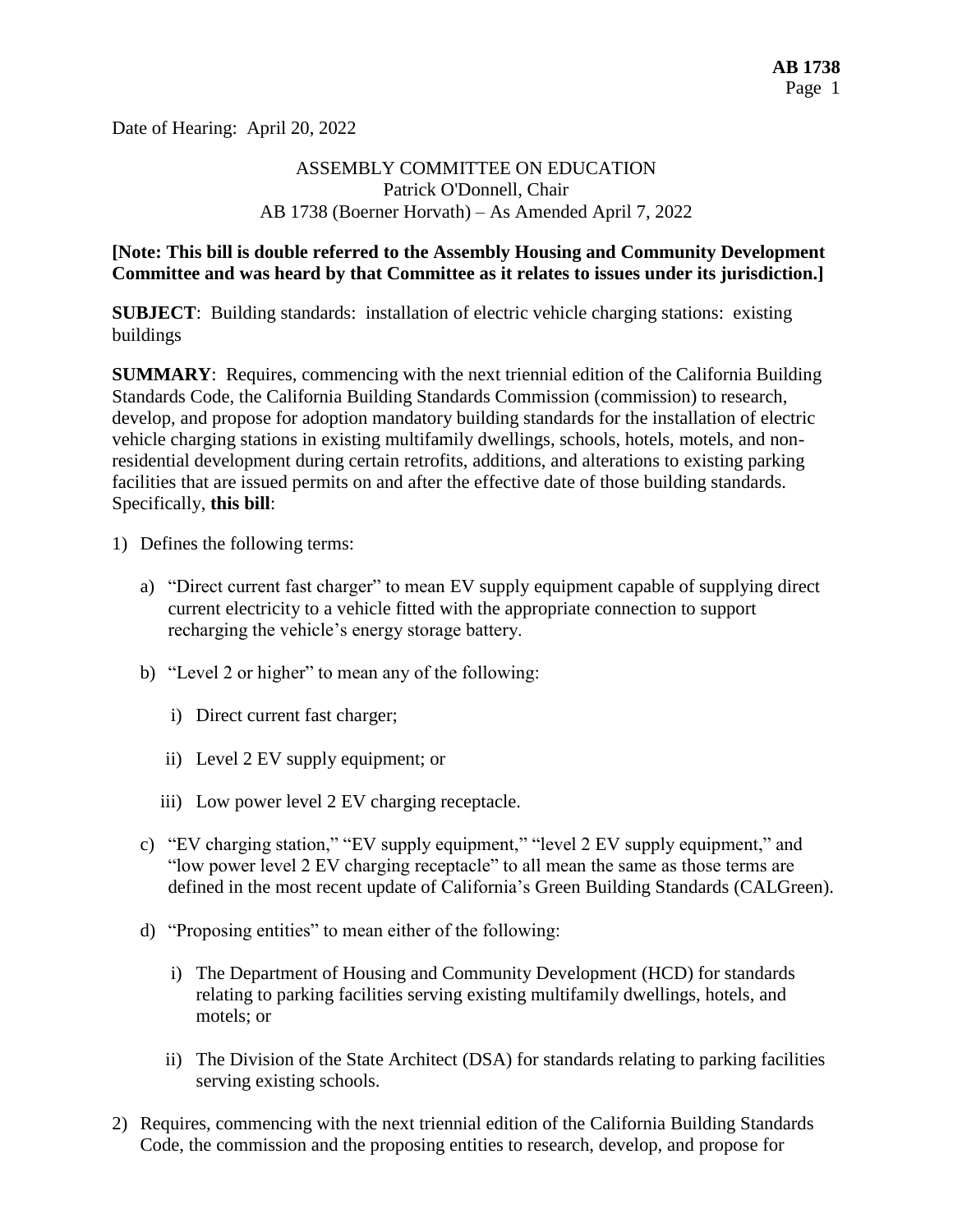adoption of mandatory building standards for the installation of electric vehicle charging stations in existing multifamily dwellings, schools, hotels, motels, and non-residential development during certain retrofits, additions, and alterations to existing parking facilities that are issued permits on and after the effective date of those building standards.

- 3) Requires the HCD to research, develop, and propose for adoption mandatory building standards for the installation of EV charging stations with Level 2 or higher EV supply equipment in existing parking facilities serving multifamily dwellings, hotels, and motels. Requires the HCD to submit the proposed mandatory building standards to the commission for consideration.
- 4) Requires the DSA to research, develop, and propose for adoption mandatory building standards for the installation of EV charging stations with Level 2 or higher EV supply equipment in parking facilities serving existing school buildings and submit the proposed mandatory building standards to the commission for consideration.
- 5) Requires the commission to research, develop, and propose for adoption mandatory building standards for the installation of EV charging stations with Level 2 or higher EV supply equipment in parking facilities serving existing non-residential buildings.
- 6) Requires in researching, developing, and proposing for adoption mandatory building standards, the proposing to do all of the following:
	- a) Use Sections 4.106.4 and 5.106.5.3 of the CALGreen as the starting point for the mandatory building standards;
	- b) Consult with interested parties, including, but not limited to, the State Air Resources Board, the State Energy Resources Conservation and Development Commission, investor-owned utilities, municipal utilities, vehicle and EV supply equipment manufacturers, local building officials, commercial building and apartment owners, and the building industry;
	- c) Invite the participation of the public at large in the development of those building standards; and
	- d) Propose standards that only apply to retrofits, additions, and alterations of existing parking facilities when a building permit is required and other significant construction, retrofits, or repair action is taking place.
- 7) Requires the proposing entities and the commission to review the building standards proposed and adopted every triennial code cycle, and, if needed, update those building standards with increasing percentages of parking spaces required to have EV supply equipment installed, to ensure that the building standards support statewide needs for EV charging stations that align with the state's zero-emission vehicle targets until both of the following goals are met:
	- a) There is adequate availability of charging given near-term EV charging needs; and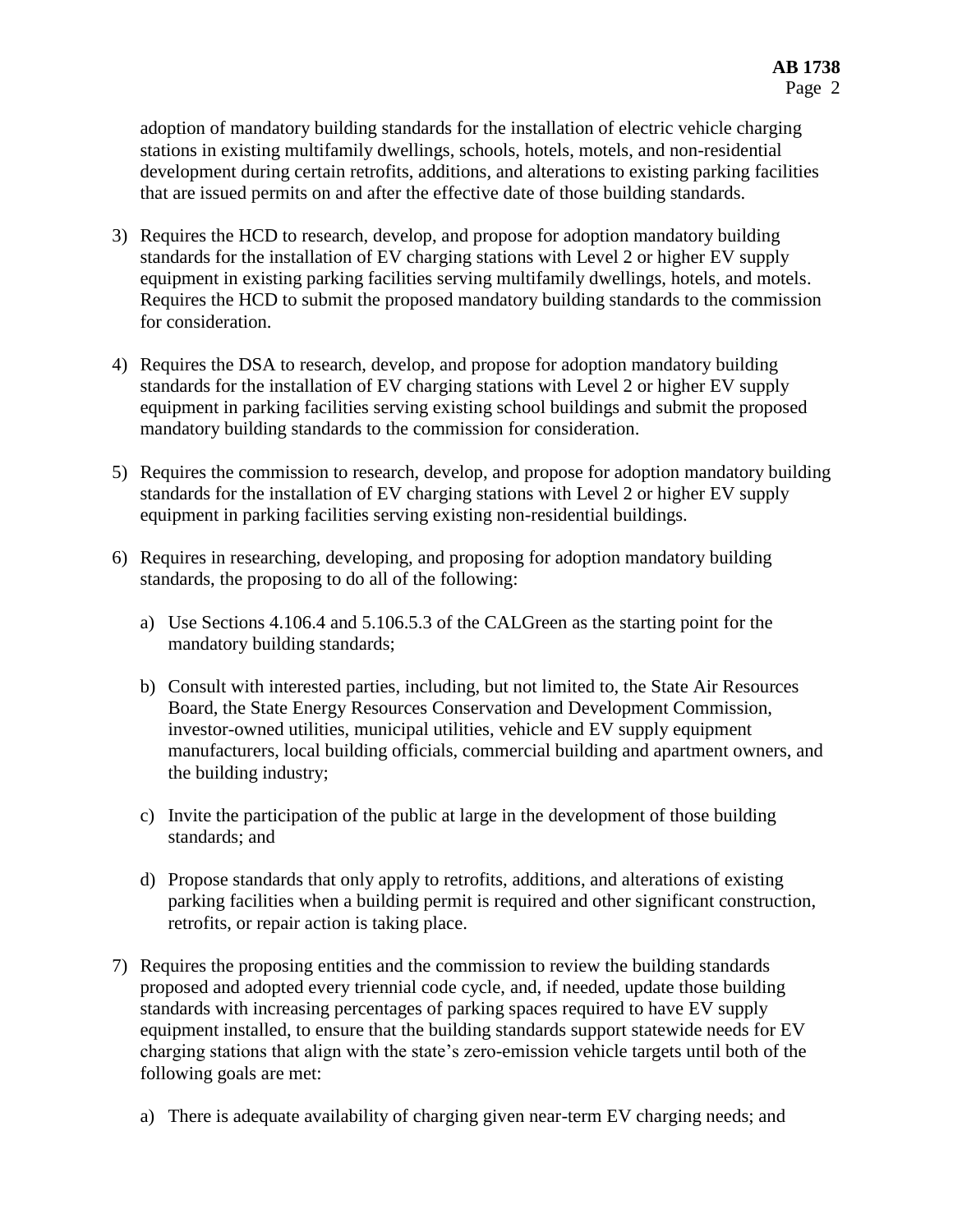b) There is sufficient charging capacity to support the long-term goal of achieving 100% EV statewide.

# **EXISTING LAW**:

- 1) Requires, in adopting rules and regulations to achieve the maximum technologically feasible and cost-effective greenhouse gas emissions reductions, the State Air Resources Board to ensure that statewide greenhouse gas emissions are reduced to at least 40% below the statewide greenhouse gas emissions limit no later than December 31, 2030. (Health and Safety Code (HSC) 38566)
- 2) Specifies the duties of a governing board of a school district and gives authority to the governing board to enter into contracts, establish funds, and make payments for the purpose of maintaining property.
- 3) Requires the DSA, under the police power of the state, to supervise the design and construction of any school building or the reconstruction or alteration of, or addition to, any school building to ensure that plans and specifications comply with existing law and Title 24 regulations. (California Building Standards Code)
- 4) Authorizes the CBSC to approve and adopt building standards. Every three years, the commission undertakes building standards rulemaking to revise and update the California Building Standards Code. (Title 24 of the California Code of Regulations)
- 5) Requires proposed building standards that are submitted to the commission for consideration to be accompanied by an analysis completed by the appropriate state agency that justifies approval based on the following criteria:
	- a) The building standard does not conflict with, overlap, or duplicate other building standards;
	- b) The proposed standard is within the parameters of the agency's jurisdiction;
	- c) The public interest requires the adoption of the building standard;
	- d) The standard is not unreasonable, arbitrary, unfair, or capricious;
	- e) The cost to the public is reasonable, based on the overall benefit to be derived from the building standard;
	- f) The standard is not unnecessarily ambiguous or vague; and
	- g) The applicable national specifications, published standards, and model codes have been appropriately incorporated into the standard. (HSC 18930)
- 6) Requires the commission to receive proposed building standards from a state agency for consideration in an 18-month code adoption cycle. Requires the commission to adopt regulations governing the procedures for 18-month code adoption cycle, which must include adequate provision of the following: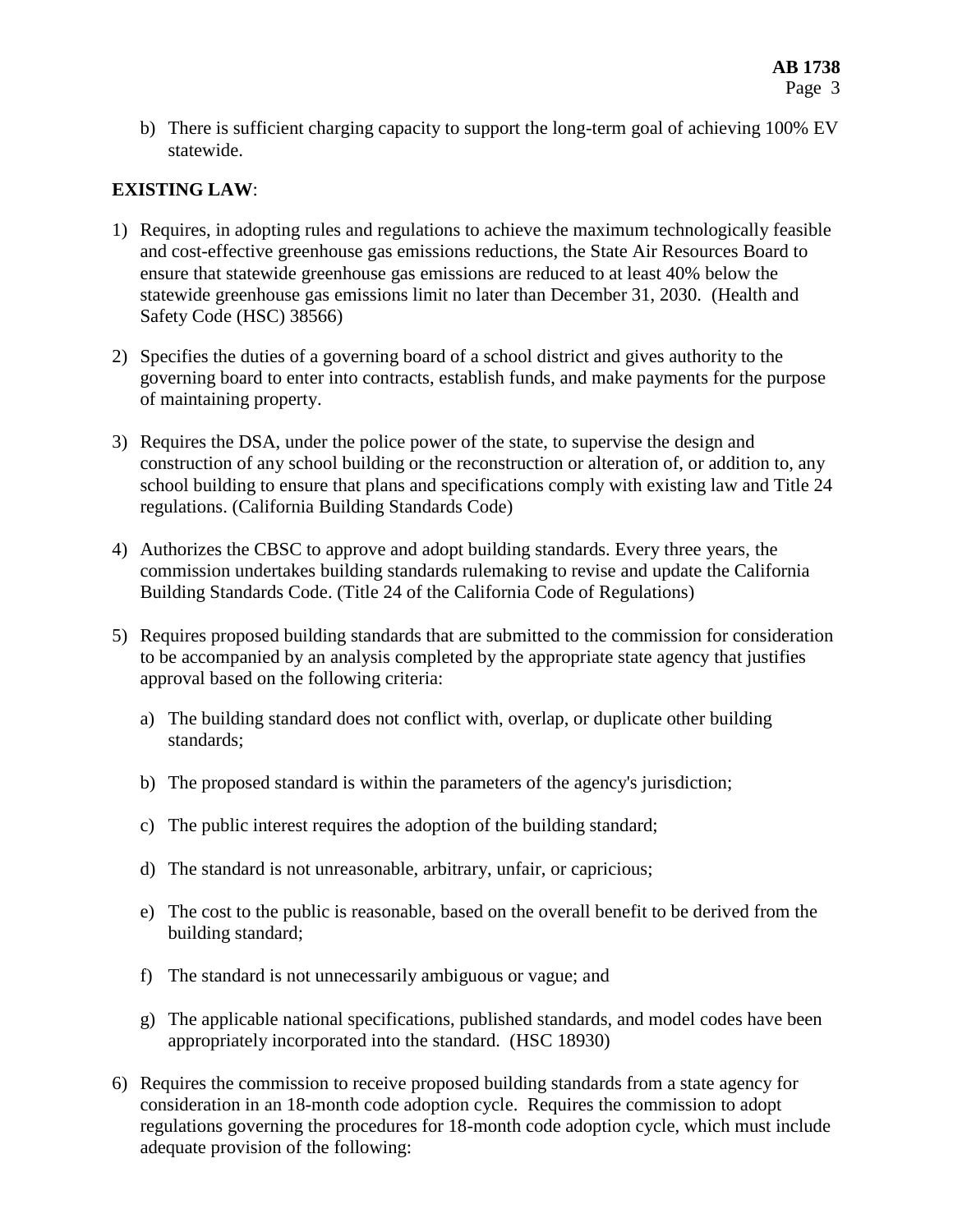- a) Public participation in the development of standards;
- b) Notice in written form to the public of the compiled building standards with justifications;
- c) Technical review of the proposed building standards and accompanying justification by advisory boards appointed by the commission; and,
- d) Time for review of recommendations by the advisory boards prior to the commission taking action. (HSC 18929.1)
- 7) Requires the HCD to propose the adoption, amendment, or repeal of building standards to the commission for residential buildings, including hotels, motels, lodging houses, apartment houses, dwellings, buildings, and structures. (HSC 17921(a))
- 8) Requires the commission to adopt, approve, codify, and publish mandatory building standards for the installation of future EV charging infrastructure for parking spaces in multifamily dwellings in non-residential development in the next triennial edition of the California Building Standards Code adopted after January 1, 2014 and requires that the HCD do the following:
	- a) Propose the mandatory building standards for the installation of future EV charging infrastructure for parking spaces in multifamily dwellings and submit the proposed mandatory building standards to the commission for consideration;
	- b) Use specified sections of the CALGreen (Title 24, Part 11, California Code of Regulations (CCR)) as the starting point for the mandatory building standards and amend those standards as necessary; and
	- c) Actively consult with interested parties, including, but not limited to, investor-owned utilities, municipal utilities, manufacturers, local building officials, commercial building and apartment owners, and the building industry. (HSC Section 18941.10 *et seq.*)
- 9) Establishes building standards for EV charging infrastructure and charger installation in new residential and non-residential development. Requires future EV capacity when certain additions and alterations of existing parking facilities. (Title 24, Part 11, CCR)

## **FISCAL EFFECT**: Unknown

#### **COMMENTS**:

*Key provisions of the bill.* This bill proposes to expand on the residential, hotel, and motel EV charging building standards for retrofits or modernizations adopted by the commission in December of 2021, that will go into effect January 1, 2023. Specifically, AB 1738 would require the adoption of building standards that involve installation of an EV charger and not simply a requirement for "EV capable" spaces. Additionally, these provisions would apply to retrofits, additions, and alternations of existing school parking facilities when a building permit is required and other significant construction, retrofits, or repair action is taking place, which are not currently covered by the new, forthcoming building standards. The CBSC, the HCD, and the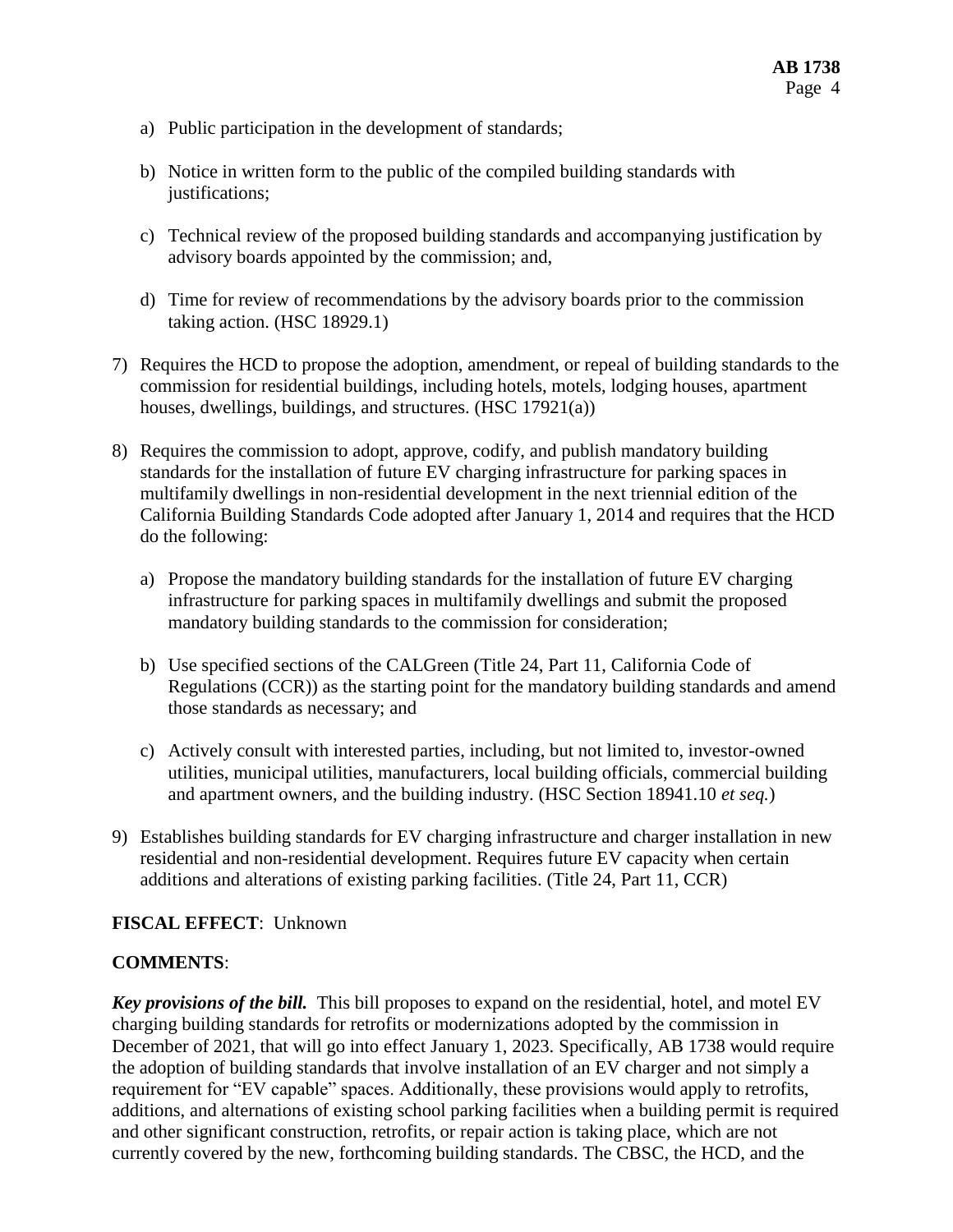DSA would be required to research, develop, and propose for adoption the standards specified in this bill as part of the next triennial edition of the California Building Standards Code. Moreover, the bill would mandate future updates until the following goals are met: there is adequate availability of charging given near-term EV charging needs, and there is sufficient capacity to support the long-term goal of achieving 100% EV statewide.

*Need for the bill.* According to the author, "The bill would require the adoption of mandatory building standards to require a certain percentage of parking spaces in existing multifamily dwellings, schools, hotels and motels, and non-residential buildings be 'EV installed,' meaning that Level 2 EV charging stations or direct current fast chargers must be installed. These requirements would apply to existing multifamily dwellings, schools, hotels and motels, and non-residential developments at cost-effective trigger points, which include when retrofits, additions, or alterations are made to buildings. Under current law, only a certain percentage of parking spaces in multifamily dwellings are required to be 'EV-capable' and 'EV-ready.'"

According to information provided by the author's office, this bill is based on a recommendation from CARB's 2020 Report, *Assessment of CARB's Zero-Emission Vehicle Programs per SB 498*: "Require that EV charging infrastructure provisions in CALGreen include mandatory installation of Level 2 charging in new construction, and require infrastructure installation at existing buildings undergoing major renovations. Current electric vehicle charging requirements in CALGreen do not address the need for charging at existing residential and commercial buildings and school facilities, and do not require the installation of charging equipment, which would significantly increase Californians' access to charging."

*Background on building standards*: The California Building Standards Law establishes the process for adopting state building standards by the commission. Statewide building standards are intended to provide uniformity in building across the state. The commission's duties include the following: receiving proposed building standards from state agencies for consideration in each triennial and intervening building code adoption cycle; reviewing and approving building standards submitted by state agencies; adopting building standards for state buildings where no other state agency is authorized by law; and publishing the approved building standards in the California Building Standards Code.

There are approximately twenty state agencies that develop building standards and propose them for adoption to California Building Standards Code. The HCD is responsible for the standards for residential buildings, hotels and motels. The DSA proposes building standards for schools and community colleges. Updates and changes to building standards are adopted on two timelines: through the triennial code adoption cycle which occurs every three years and through the intervening code adoption cycle which provides an update to codes 18 months after the publication of the triennial codes. Regulatory activities for each cycle begin over two years before the effective date of the codes. The standards adopted in the next intervening code cycle will be effective on July 1, 2024, and the next triennial cycle's standards will be effective on January 1, 2026.

*Background on the School Facility Program (SFP)*. The construction and rehabilitation of public K-12 facilities are funded by a combination of state and local general obligation (GO) bonds, developer's fees and local assessments such as Mello-Roos community facilities districts. State bond funds are allocated pursuant to the SFP and administered by the Office of Public School Construction under the direction of the SAB, a ten member body comprised of the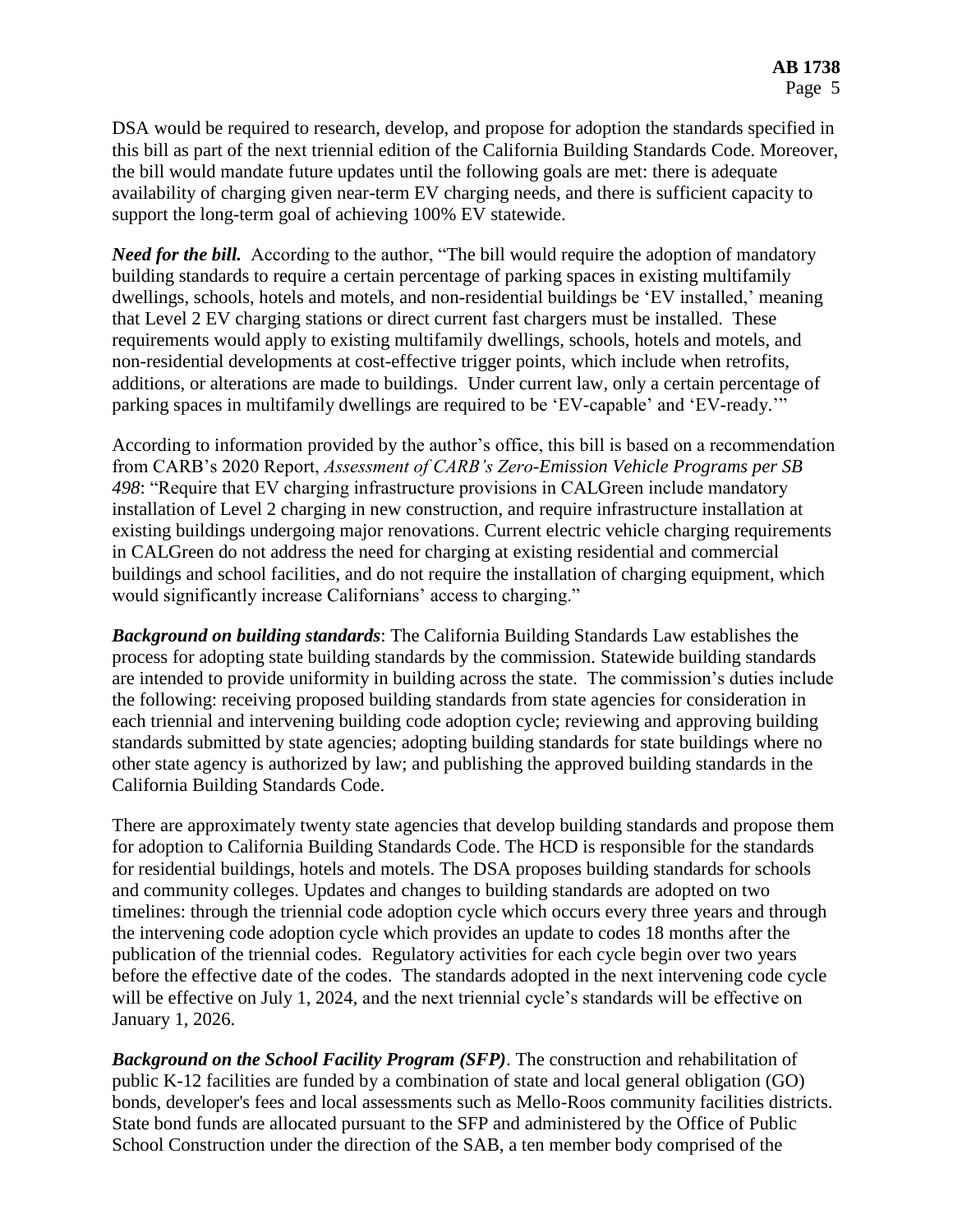Department of Finance, the Director of the Department of General Services, the State Superintendent of Public Instruction, three Senators, three Assemblymembers, and a Governor's appointee. Under the SFP, the New Construction program requires a 50% local match, unless the school district qualifies for financial hardship, which pays up to 100% of project costs. Modernization funds are awarded at 60% with a 40% match. Since the inception of the SFP in 1998, voters have approved \$54 billion in state GO bonds for K-12 schools.

The last bond passed by voters, Proposition 51 on the November 2016 statewide ballot, provided \$9 billion for K-12 and California Community Colleges facilities. While the full amount of the bond has not been sold, there is a total of \$3.3 billion in applications submitted without funding authority. Of that amount, \$1.94 billion are from applications for modernization funding.

*DSA Review and Title 24 Regulations*. The SFP requires a school district seeking state bond funds to receive approval from the California Department of Education (CDE), to ensure that the selected site and school specifications are safe and meet the school's education plan; and the DSA, to ensure that the architectural design plans meet fire, life and safety requirements, Field Act requirements, and access requirements under the Americans with Disability Act pursuant to Title 24 of the CCR.

CALGreen is one part of Title 24 and was first adopted by the commission in 2009. CALGreen establishes regulations for energy efficiency, water efficiency and conservation, material conservation and resource efficiency, and environmental quality, and apply to residential, commercial and public school buildings. All new school construction design plans submitted to the DSA after July 1, 2011 must comply with CALGreen. CALGreen does not currently apply to existing buildings.

*CALGreen standards for EV charging infrastructure.* CALGreen establishes standards for the installation of EV charging infrastructure and EV charging stations in new multifamily buildings and non-residential structures, which include schools. Beginning in 2015, the California Building Code requires all new construction to be EV-capable.

In December of 2021, the commission adopted updated standards which go into effect on January 1, 2023, and will require all new construction of multifamily housing, hotels, and hotels to contain a certain percentage of parking spaces which are EV-capable and EV-ready. *The Committee may wish to consider* that the updated standards did not include schools. "EVcapable" refers to parking spaces with electrical panel capacity, a dedicated branch circuit and a raceway to the EV parking spot to support future installation of charging stations while "EVready" goes a step further and also requires a receptacle (outlet) to be installed.

According to the CDE, there are 10,393 schools in California, of which 325 are nonpublic nonsectarian schools. It is unclear how many of these schools have parking lots or the infrastructure necessary to accommodate EV charging equipment.

*Climate mitigation efforts and EV charging need*: The California Global Warming Solutions Act of 2006 was passed as AB 32 (Núñez), Chapter 488, Statutes 2006 and established targets for reducing climate change and greenhouse gas (GHG) emissions such that GHG emissions in 2020 would be at 1990 levels (a reduction of approximately 30%), and then an 80% reduction below 1990 levels by 2050. The state has implemented many strategies to help meet these targets, including the requirement for regions to create Sustainable Communities Strategies (SB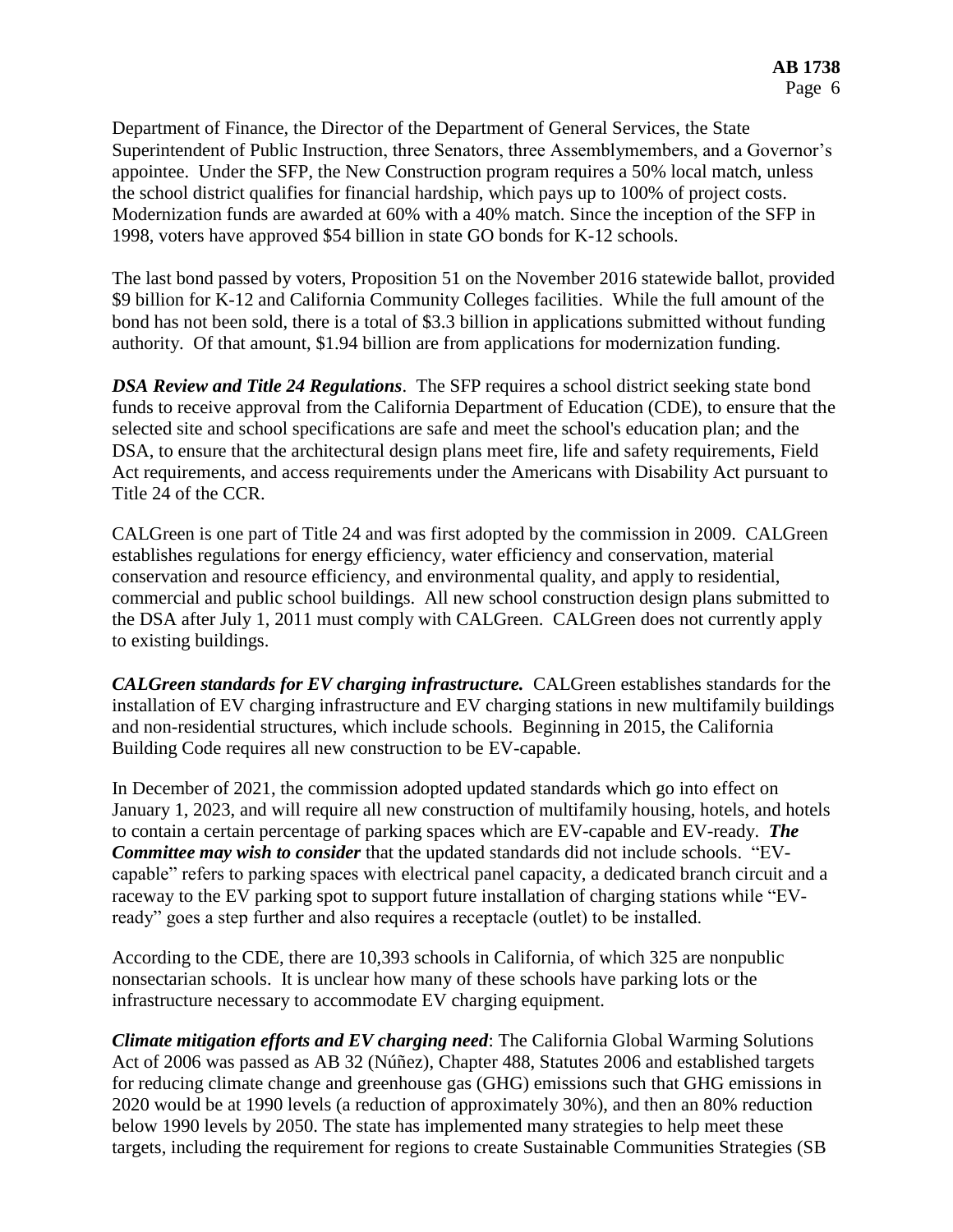375 (Steinberg), Chapter 728, Statutes 2008) to help integrate land use, transportation, and housing decisions.

The transportation sector presents the greatest challenge of meeting our GHG targets. Transportation accounts for approximately 40% of California's GHG emissions, of which the greatest comes from passenger vehicles, and therefore decreasing emissions from transportation is essential to meeting emission reduction targets. However, despite efforts in this area, emissions continue to increase; according to the California Air Resources Board's *2018 Progress Report: California's Sustainable Communities and Climate Protection Act*, since 2008 vehicle miles traveled per capita have increased substantially with a commensurate increase in carbon dioxide emissions per capita.

To help address the issue, in 2018 Governor Brown issued Executive Order B-48-18, establishing new GHG reduction goals and a \$2.5 billion investment plan over eight years to reduce carbon emissions from transportation. The plan includes the goals of five million zeroemission vehicles (ZEV) on the road by 2030 (\$1.6 billion over eight years); and 250,000 ZEV chargers, including 10,000 fast charging stations and 200 hydrogen fueling stations by 2025 (\$900 million over eight years).

There are currently about 1,000,000 light-duty EVs on the road in California. According to the California New Car Dealers Association, fully EVs made up 9.5% of the market share and plugin EVs made up 3.3% of market share during the last quarter of 2021. Governor Newsom signed an Executive Order N-79-20 in 2020 to require all new cars and passenger trucks sold in California be zero-emission vehicles by 2035.

California is making modest but steady progress towards increasing the number of electric and hydrogen charging stations. According to the 2021 California Energy Commission's AB 2127 EV Charging Infrastructure Assessment, "the state will need nearly 1.2 million public and shared chargers by 2030 to meet the fueling demands of the 7.5 million passenger plug-in EVs anticipated to be on California roads." The costs to install a charger can vary from \$1,500 to \$300,000, depending on the type of charger and access to power.

### *Recommended Committee Amendments: Staff recommends that the bill be amended* to remove all provisions related to schools.

*Arguments in support.* 350 Sacramento writes, "California's vehicle fleet is expected to include sharply increasing numbers of electric vehicles over the next two decades. Because the vehicle fleet will turn over faster than our existing building stock, simply requiring EV chargers or "EVready" electrical circuits on new construction will not keep pace with California's charging needs. Although we support similar requirements for new construction, it would be a missed opportunity not to require EV charger installation when cost-effective during other construction, remodeling and retrofit projects."

*Arguments in opposition.* The Southern California Rental Housing Association writes, "Since 2015, new residential and commercial construction have been required to apply EV-charging standards to a minimum percentage of parking spaces. This bill requires them to be installed when retrofits are done. Unfortunately, the bill does not address the critical question; who pays for the additional cost of installing the charging stations? If the state would like to supply grants and/or other funding to the property owner for these costs we would be happy to rethink our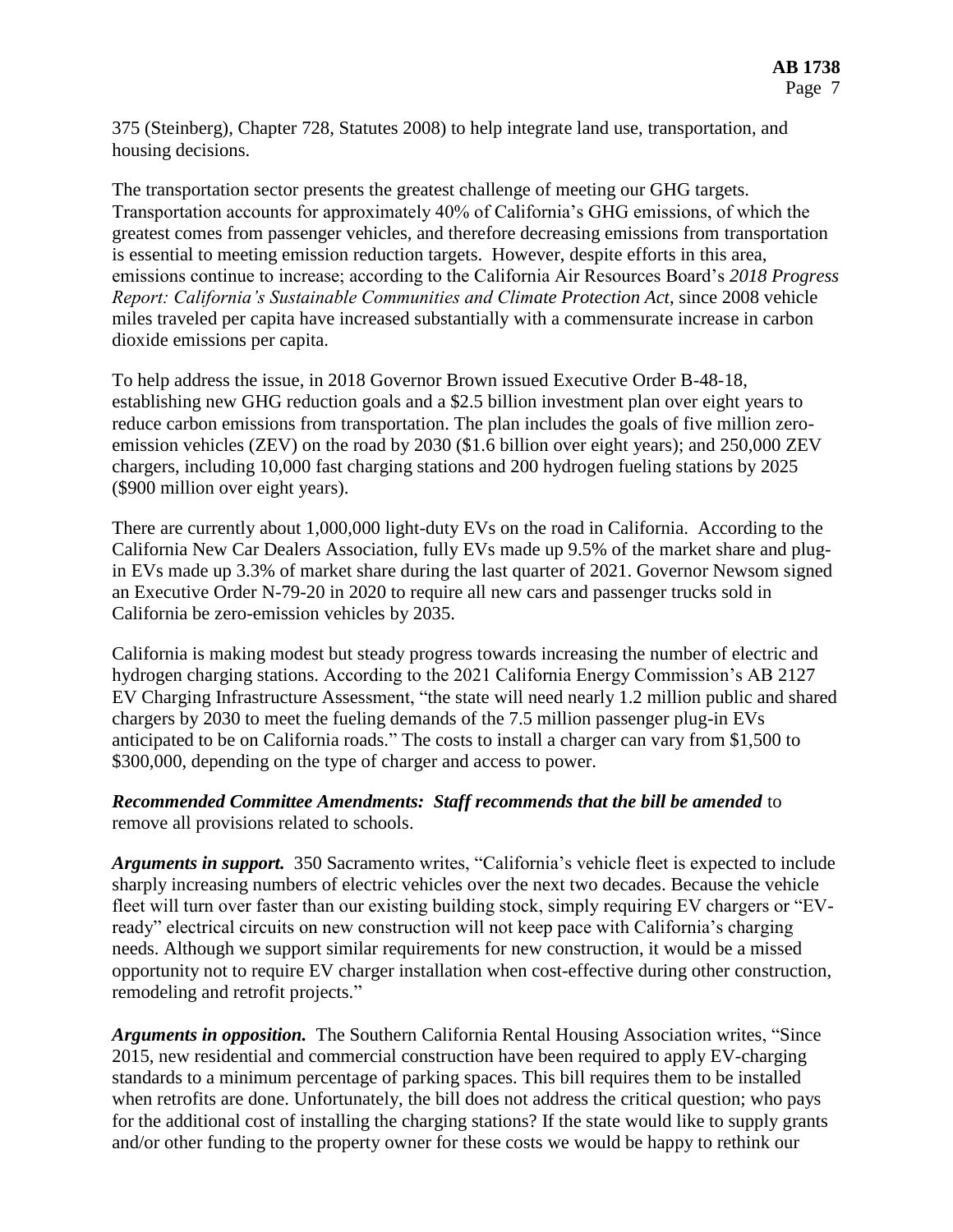position. However, as it currently stands the building owner would have to absorb these costs without anyway to recoup those costs."

*Related legislation.* AB 965 (Levine) of the 2021-22 Session requires the HCD and the CBSC to propose for adoption, building standards for EV charging infrastructure for parking spaces in existing non-residential structures. Outlines specific factors for the HCD to consider when proposing future EV charging standards.

AB 684 (Levine) of the 2019-20 Session would have required the HCD and the CBSC to research, develop, and propose for adoption building standards regarding the installation of future EV charging infrastructure for parking spaces in existing multifamily and non-residential buildings on or before July 1, 2022, or in the next interim code cycle, whichever came first. This bill was vetoed by the Governor, with the following message:

I agree with the intent of this bill to increase inclusive access to EV charging technology for Californians living in multifamily housing, which is necessary to increase the number of zero emission vehicles on the road.

However, I believe this issue is best addressed administratively in order to balance our charging infrastructure objectives with our efforts to expand affordable housing. Therefore, I am directing the HCD to develop and propose a building standard that would increase the availability of EV charging infrastructure at existing multifamily properties, while limiting costs for affordable housing.

California can combat climate change while addressing our housing crisis. We must advance strategies to achieve both goals.

AB 1082 (Burke) Chapter 637, Statutes of 2017, authorizes an electrical corporation to file with the California Public Utilities Commission (CPUC) a pilot program proposal for the installation of electric charging stations at school facilities and other educational institutions.

AB 1239 (Holden) of the 2017-18 Session would have required the HCD and the CBSC to research and propose for adoption mandatory building standards regarding the installation of EVcapable parking spaces in existing multifamily housing projects and non-residential buildings when those buildings are being reconstructed, as specified. This bill was vetoed by the Governor, with the following message:

In 2013, I signed AB 1092 which required the CBSC to adopt mandatory standards for the installation of EV charging stations for parking spaces in new multifamily dwellings and non-residential buildings. Furthermore, the PUC is currently working on a comprehensive plan that will determine where investor-owned utilities can install charging stations around the state.

Increasing transportation electrification will require additional coordination and collaboration from the California Energy Commission, the PUC and the various departments within the Administration. I am directing the Government Operations Agency to work with all the key parties to identify barriers to the construction of charging stations in existing buildings.

AB 1236 (Chiu), Chapter 598, Statutes of 2015, requires each city and county to adopt an ordinance to streamline and expedite the permitting process for EV charging stations.